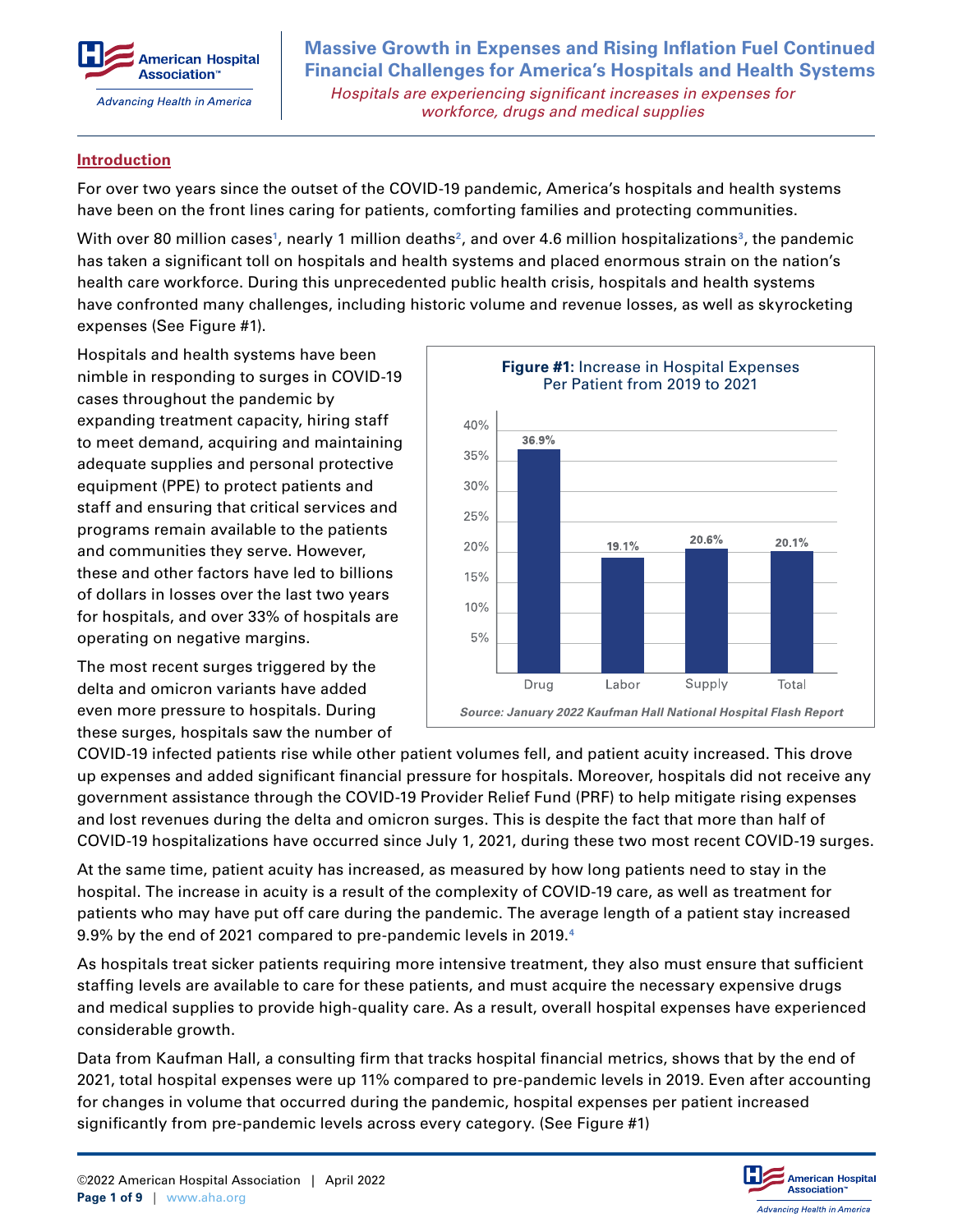The pandemic has strained hospitals' and health systems' finances. Many hospitals operate on razorthin margins, so even slight increases in expenses can have dramatic negative effects on operating margins, which can jeopardize their ability to care for patients. These expense increases have been more challenging to withstand in light of rising inflation and growth in input prices. In fact, despite modest growth in revenues compared to pre-pandemic levels, median hospital operating margins were down 3.8% by the end of 2021 compared to pre-pandemic levels, according to Kaufman Hall. Further exacerbating the problem for hospitals are Medicare sequestration cuts and payment increases that are well below increases in costs. For example, an analysis by PINC found that for fiscal year 2022, hospitals received a 2.4% increase in their Medicare inpatient payment rate, while hospital labor rates increased 6.5%.**<sup>5</sup>**

These levels of increased expenses and declines in operating margins are not sustainable. This report highlights key pressures currently facing hospitals and health systems, including:

- **I. Workforce and contract labor expenses**
- **[II. Drug expenses](#page-3-0)**
- **[III. Medical supply and PPE expenses](#page-5-0)**
- **[IV. Rising economy-wide inflation](#page-6-0)**

Each of these issues separately presents significant challenges to the hospital field. Taken together, they represent conditions that would be potentially catastrophic for most organizations, institutions and industries. However, the fact that the nation's hospitals and health systems continue to serve on the front lines of the ongoing pandemic is a testament to their resiliency and steadfast commitment to their mission to serve patients and communities around the country.

Hospitals and health systems are the cornerstones of their communities. Their patients depend on them for access to care 24 hours a day, seven days a week. Hospitals are often the largest employers in their community, and large purchasers of local services and goods. Additional support is needed to help ensure hospitals have the adequate resources to care for their communities.

# **I. Workforce and Contract Labor Expenses**

The hospital workforce is central to the care process and often the largest expense for hospitals. It is no surprise then that even before the pandemic, labor costs — which include costs associated with recruiting and retaining employed staff, benefits and incentives — accounted for more than 50% of hospitals' total expenses. Therefore, even a slight increase in these costs can have significant impacts on a hospital's total expenses and operating margins.

As the pandemic has persisted for over two years, the toll on the health care workforce has been immense. A recent survey of health care workers found that approximately half of respondents felt "burned out" and nearly a quarter of respondents said they anticipated leaving the health care field.**<sup>6</sup>**

This has been mirrored by a significant and sustained decline in hospital employment, down approximately 100,000 employees from pre-pandemic levels.**<sup>7</sup>** At the height of the omicron surge, approximately 1,400 hospitals or 30% of all U.S. hospitals reporting data to the government, indicated that they anticipated a critical staffing shortage within the week.**<sup>8</sup>** This high percentage of hospitals reporting a critical staffing shortage stayed relatively consistent throughout the delta and omicron surges.

The combination of employee burnout, fewer available staff, increased patient acuity and higher demand for care especially during the delta and omicron surges, has forced hospitals to turn to contract staffing firms to help address staffing shortages.

Though hospitals have long worked with contract staffing firms to bridge temporary gaps in staffing, the pandemic-driven-staffing-shortage has created an expanded reliance on contract staff, especially contract

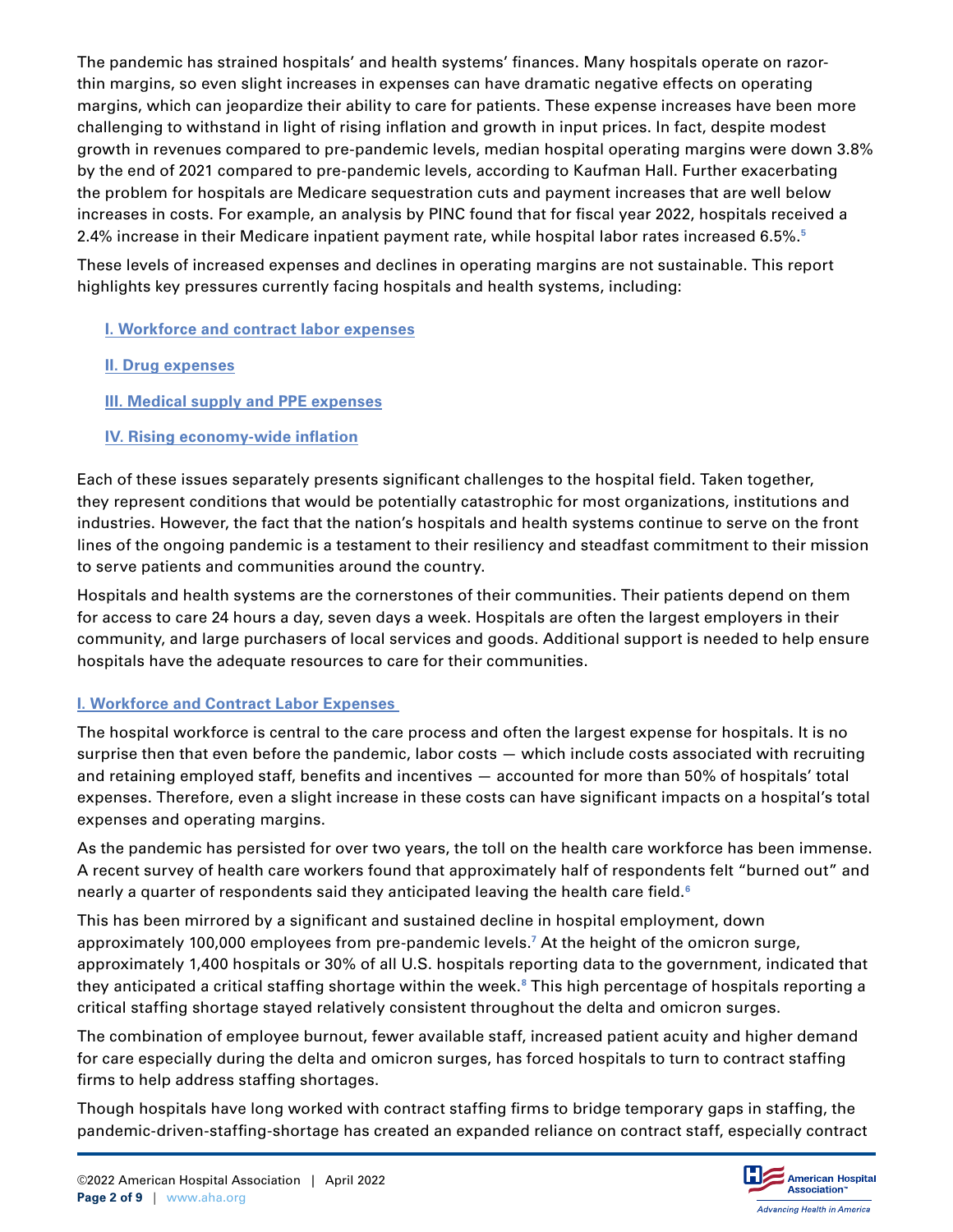or travel registered nurses. Travel nurses are in particularly high demand because they serve a critical role in delivering care for both COVID-19 and non-COVID-19 patients and allow the hospital to meet the demand for care, especially during pandemic surges.

According to a survey by AMN Healthcare, one of the nation's largest health care staffing agencies, 95% of health care facilities reported hiring nurse staff from contract labor firms during the pandemic.**<sup>9</sup>** Staffing firms have increased their recruitment of contract or travel nurses, illustrating the significant growth in their demand. According to data from EMSI/Burning Glass, there has been a nearly 120% increase in job postings for contract or travel nurses from pre-pandemic levels in January 2019 to January 2022. (See Figure #2)

Similarly, the hours worked by contract or travel nurses as a percentage of total hours worked by nurses in hospitals has grown from 3.9% in January 2019 to 23.4% in January 2022, according to data from Syntellis Performance Solutions. (See Figure #3) In fact, a quarter of hospitals have experienced nearly a third of their total nurse hours accounted for by contract or travel nurses.

As the share of contract travel nurse hours has grown significantly compared to before the pandemic, so too have the costs of employing travel nurses compared to pre-pandemic levels. In 2019, hospitals spent a median of 4.7% of their total nurse labor expenses for contract travel nurses, which skyrocketed to a median of 38.6% in January 2022. (See Figure #3) A quarter of hospitals — those who have had to rely disproportionately on contract travel nurses — saw their costs for contract travel nurses account for over 50% of their total nurse labor expenses.





In fact, while contract travel nurses accounted for 23.4% of total nurse hours in January 2022, they accounted for nearly 40% of the labor expenses for nurses. (See Figure #3) This difference has grown considerably compared to pre-pandemic levels in 2019, suggesting that the exorbitant prices charged by staffing companies are a primary driver of higher labor expenses for hospitals.

Data from Syntellis Performance Solutions show a 213% increase in hourly rates charged to hospitals by staffing companies for travel nurses in January 2022 compared to pre-pandemic levels in January 2019. This is because staffing agencies have exploited the situation by increasing the hourly rates billed to

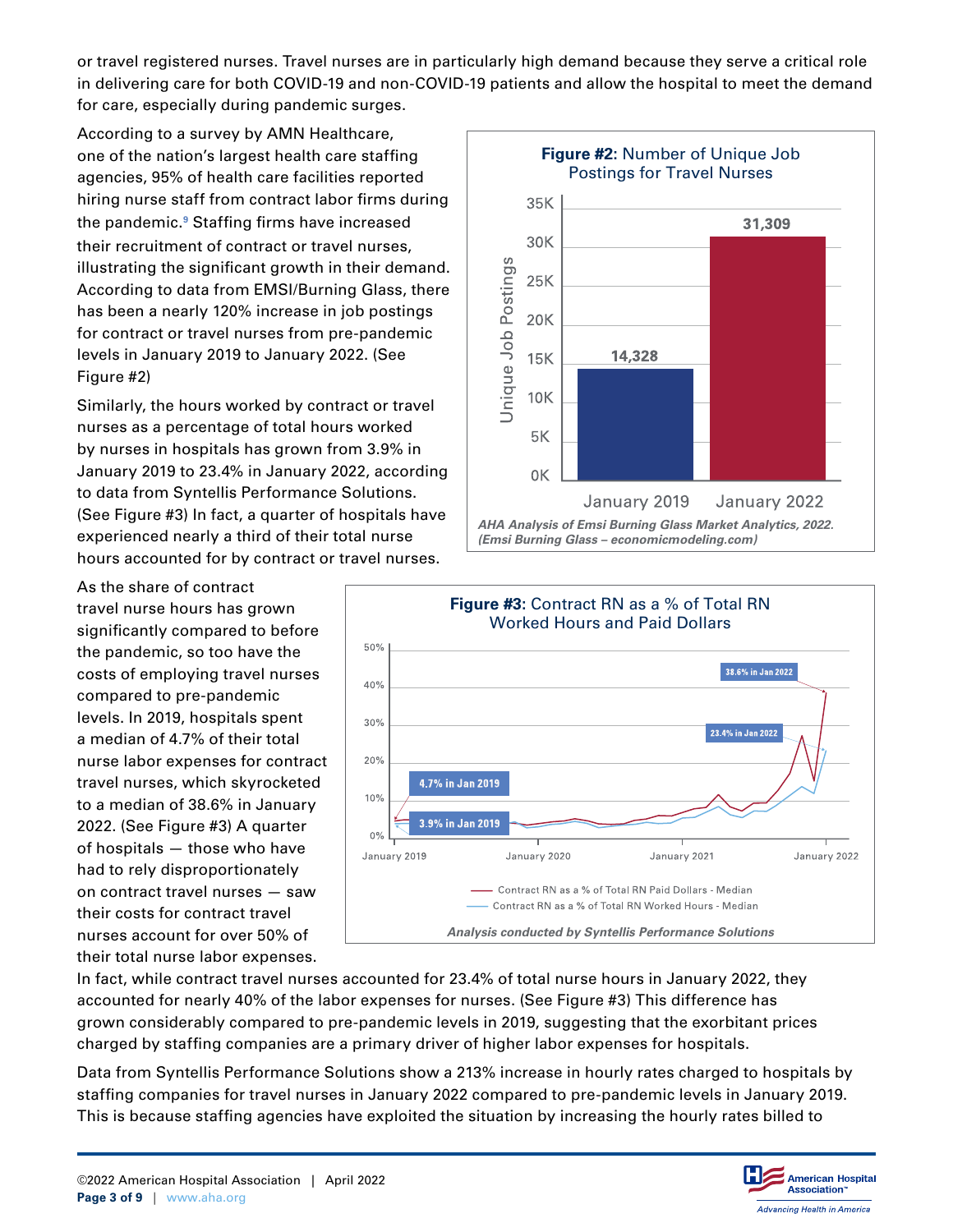<span id="page-3-0"></span>hospitals for contract travel nurses more than the hourly rates they pay to travel nurses. This is effectively the "margin" retained by the staffing agencies. During pre-pandemic levels in 2019, the average "margin" retained by staffing agencies for travel nurses was about 15%. As of January 2022, the average "margin" has grown to an astounding 62%. (See Figure #4)

These high "margins" have fueled massive growth in the revenues and profits of health care staffing companies. Several staffing firms have reported significant growth in their revenues to as high as \$1.1 billion in just the fourth quarter of 2021**<sup>10</sup>**, tripling their revenues and net income compared to 2020 levels.**<sup>11</sup>**

The data indicate that the growth in labor expenses for hospitals and health systems was in large part due to the exorbitant rates charged by contract staffing firms. By the end of 2021, hospital labor expenses per patient were 19.1% higher than



pre-pandemic levels, and increased to 57% at the height of the omicron surge in January 2022.**<sup>12</sup>** A study looking at hospitals in New Jersey found that the increased labor expenses for contract staff amounted to \$670 million in 2021 alone, which was more than triple what their hospitals spent in 2020.**<sup>13</sup>** High reliance on contract or travel staff prevents hospitals and health systems from investing those costs into their existing employees, leading to low morale and high turnover, which further exacerbates the challenges hospitals and health systems have been facing.

### **II. Drug Expenses**

Prescription drug spending in the U.S. has grown significantly since the pandemic. In 2021, drug spending (including spending in both retail and non-retail settings) increased 7.7%**<sup>14</sup>**, which was on top of an increase of 4.9%**<sup>15</sup>** in 2020. While some of this growth can be attributed to increased utilization as patient acuity increased during the pandemic, a significant driver has been the continued increase in prices of existing drugs as well as the introduction of new products at very high prices. A study by GoodRx found that in January



2022 alone, drug companies increased the price of about 810 brand and generic drugs that they reviewed by an average of 5.1%.**<sup>16</sup>** These price increases followed massive price hikes for certain drugs often used in the hospital such as Hydromorphone (107%), Mitomycin (99%), and Vasopressin (97%).**<sup>17</sup>** For another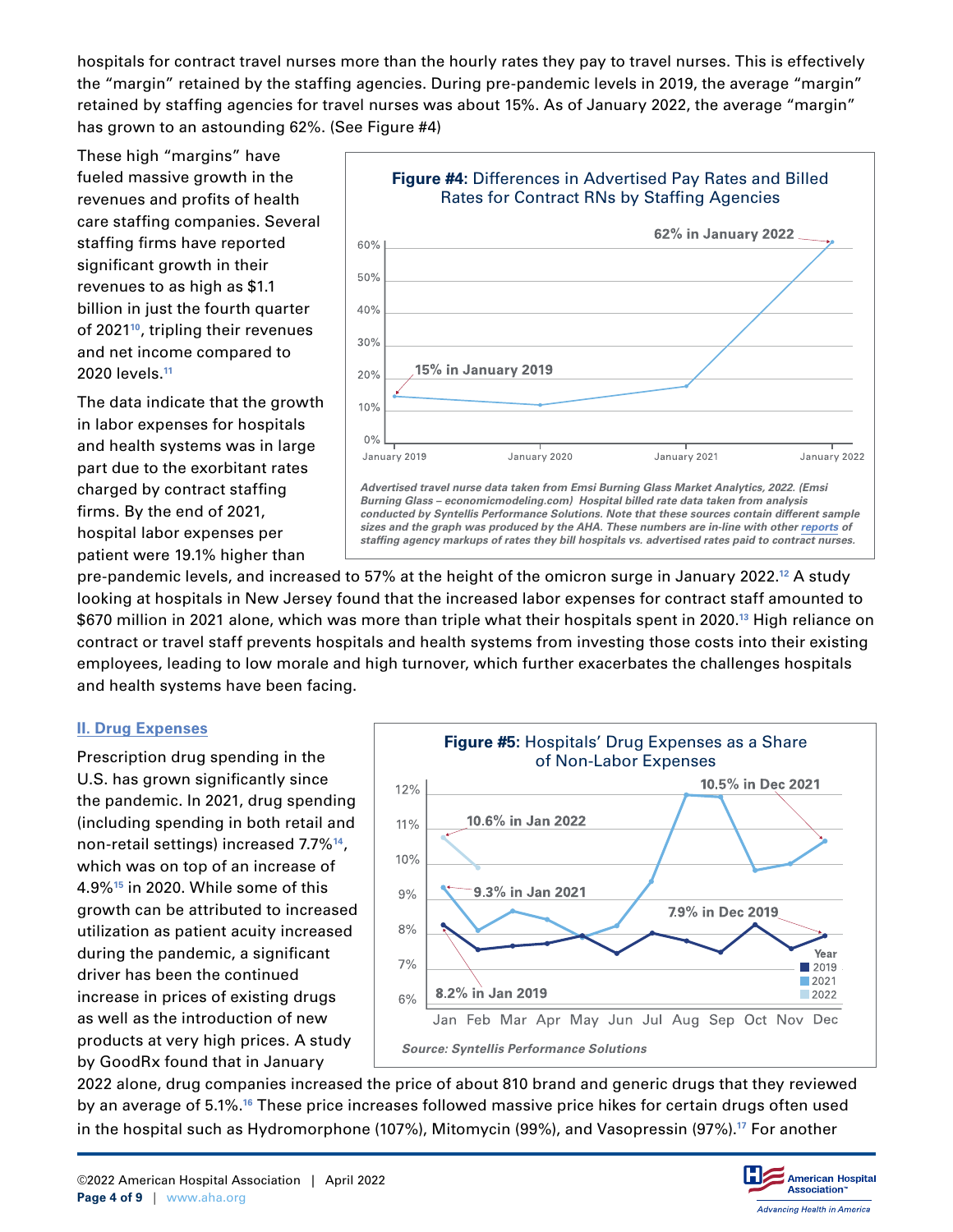example, the drug manufacturer of Humira, one of the most popular brand drugs used to treat rheumatoid arthritis, increased the price of the drug by 21% between 2019 and 2021.**<sup>18</sup>** A study by the Kaiser Family Foundation found that in Medicare Part B and D markets, half of all drugs in each market experienced price increases above the rate of inflation between 2019 and 2020 – in fact, a third of these drugs experienced price increases of greater than 7.5%.**<sup>19</sup>**At the same time, according to a report by the Institute for Clinical and Economic Review (ICER), eight drugs with unsupported U.S. drug price increases between 2019 and 2020 alone accounted for an additional \$1.67 billion in drug spending, further illustrating that drug companies' decisions to raise the prices of their drugs are simply an unsustainable practice.**<sup>20</sup>**

As hospitals have worked to treat sicker patients during the pandemic, they have been forced to contend with sky-high prices for drugs, many of which are critical and lifesaving for their patients. For example, in 2020, 16 of the top 25 drugs by spending in Medicare Part B (hospital outpatient settings) had price increases greater than inflation — two of the top three drugs, Keytruda and Prolia — experienced price increases of 3.3% and 4.1%, respectively.**<sup>21</sup>**

As a result of these price increases, hospital drug expenses have skyrocketed. By the end of 2021, total drug expenses were 28.2% higher than pre-pandemic levels.**<sup>22</sup>** When taken as a share of all non-labor expenses, drug expenses have grown from approximately 8.2% in January 2019, to 9.3% in January 2021, and to 10.6% in January 2022. (See Figure #5) Even when considering changes in volume during the pandemic, drug expenses per patient compared to pre-pandemic levels in 2019 saw significant increases, with a 36.9% increase through 2021.

While continued drug price increases by drug companies have been a major driver of the growth in overall hospital drug expenses, there also are other important driving factors to consider:

- **• Drug Treatments for COVID-19 Patients:** *Remdesivir*, one of the primary drugs used to treat COVID-19 patients in the hospital, has become the top spend drug for most hospitals since the pandemic. This drug alone accounted for over \$1 billion in sales in the fourth quarter of 2021.**<sup>23</sup>** Priced at an average of \$3,120**<sup>24</sup>**, *Remdesivir's* cost was initially covered by the federal government. However, hospitals must now purchase the drug directly.
- **• Limitation of 340B Contract Pharmacies:** The 340B program allows eligible providers, including hospitals that treat many low-income patients or treat certain patient populations like children and cancer patients, to buy certain outpatient drugs at discounted prices and use those savings to provide more comprehensive services to the patients and communities they serve. Since July 2020, several of the largest drug manufacturers have denied 340B pricing to eligible hospitals through pharmacies with whom they contract, despite calls from the Department of Health and Human Services that such actions are illegal. Because of these actions, many 340B hospitals, especially rural hospitals who disproportionately rely on contract pharmacies to ensure access to drugs for their patients, have lost millions in 340B drug savings.**<sup>25</sup>** In addition, these manufacturers have required claim-level data submissions as a condition of receiving 340B discounts, which has increased costs to deliver the data as well as staff time and expense to manage that process. The loss of 340B savings coupled with increased burden of providing detailed data to drug companies have contributed to increasing drug expenses.
- **• Health Plans'/Pharmacy Benefit Managers' (PBMs') "White Bagging" Policies:** Health plans and PBMs have engaged in a tactic that steers hospital patients to third-party specialty pharmacies to acquire medication necessary for clinician-administered treatments, known as "white-bagging." This practice disallows the hospital from procuring and managing the handling of a drug — typically drugs that are infused or injected requiring a clinician to administer in a hospital or clinic setting — used in patient care. These policies not only create serious patient safety concerns, but create delays and risks in patient care; add to administration, storage and handling costs; and create important liability issues for hospitals.

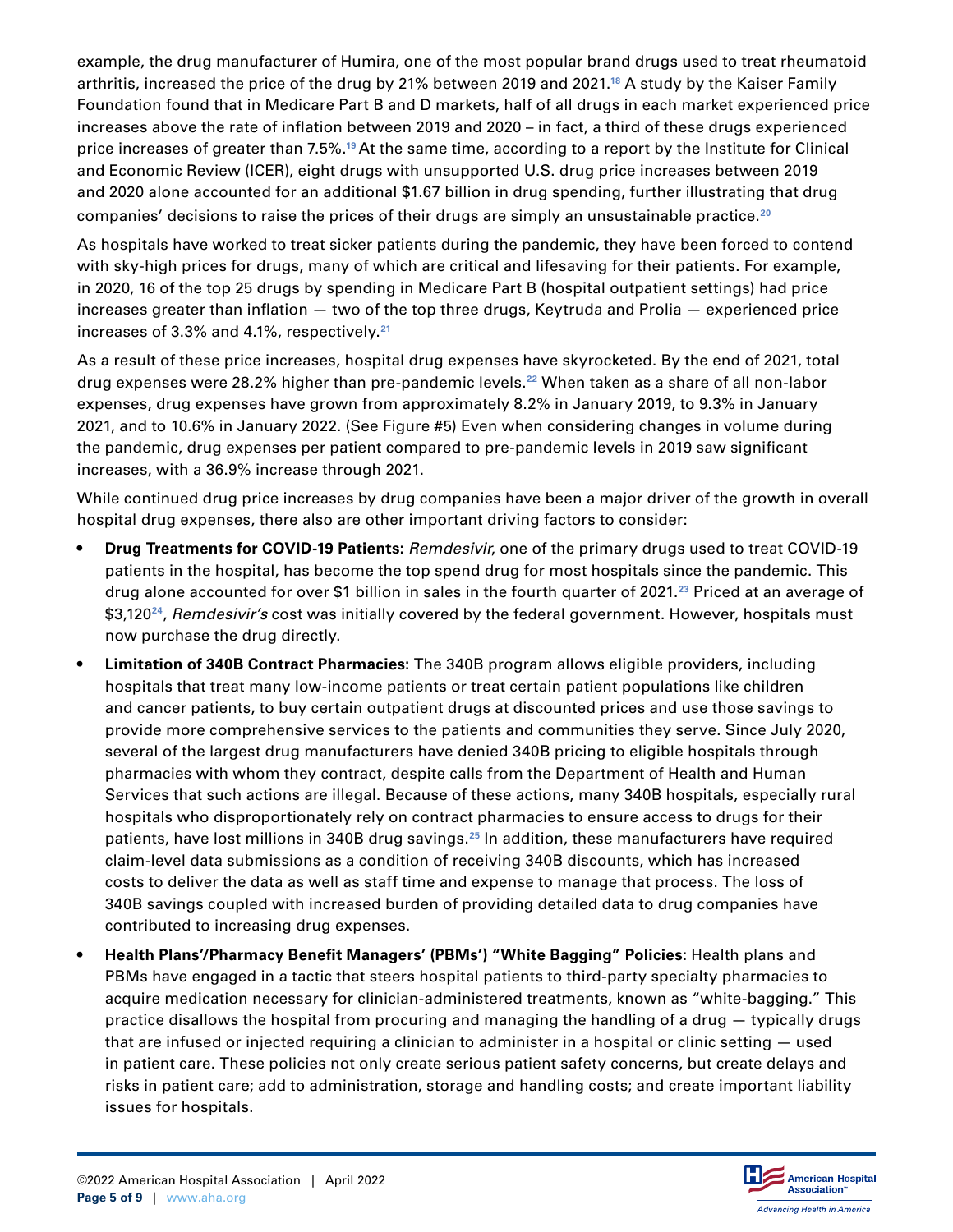<span id="page-5-0"></span>Taken together, these factors increase both drug expenses and overall hospital expenses.

## **III. Medical Supply and PPE Expenses**

The U.S., like most countries in the world, relies on global supply chains for goods and services. This is especially true for medical supplies used at hospitals and other health care settings. Everything from the masks and gloves worn by staff to medical devices used in patient care come from a large network of global suppliers. Prior to the global pandemic, hospitals had established relationships with distributors and other vendors in the global health care supply chain to deliver goods as necessitated by demand. After the pandemic hit, many factories, distributors and other vendors shut down their operations, leaving hospitals, which were on the front lines facing surging demand, to fend for themselves. In fact, supply chain disruptions across industries, including health care, increased by 67% in 2020 alone.**<sup>26</sup>**

As a result, hospitals turned to local suppliers and non-traditional suppliers, often paying significantly higher rates than they did prior to the pandemic. Between fall 2020 and early 2022 costs for energy, resins, cotton and most metals surged in excess of 30%; these all are critical elements in the manufacturing of medical supplies and devices used every day in hospitals.**<sup>27</sup>** As COVID-19 cases surged, demand for hospital PPE, such as N95 masks, gloves, eye protection and surgical gowns, increased dramatically causing hospitals to invest in acquiring and maintaining reserves of these supplies. Further, downstream effects from other global events such as the war in Ukraine and the energy crisis in China, as well as domestic issues, such as labor shortages and rising fuel and transportation costs, have all contributed to drive up even higher overall medical supply expenses for hospitals in the U.S.**<sup>28</sup>**For instance, according to the Health Industry Distributors Association, transportation times for medical supplies are 440% longer than pre-pandemic times resulting in massive delays.**<sup>29</sup>**

Compared to 2019 levels, supply expenses for hospitals were up 15.9%**<sup>30</sup>** through the end of 2021. When focusing on hospital departments involved most directly in care for COVID-19 patients − primarily hospital intensive care units (ICUs) and respiratory care departments − the increase in expenses is significantly higher. Medical supply expenses in ICUs and respiratory care departments increased 31.5% and 22.3%, respectively. Further, accounting for changes in volume during surge



and non-surge periods of the pandemic, medical supply expenses per patient in ICUs and respiratory care departments were 31.8% and 25.9% higher, respectively. (See Figure #6) These numbers help illustrate the magnitude of the impact that increases in supply costs have had on hospital finances during the pandemic.

# **IV. Impact of Rising Inflation**

Higher economy-wide costs have serious implications for hospitals and health systems, increasing the pressures of higher labor, supply, and acquisition costs; and potentially lower consumer demand. Inflation is defined as the general increase in prices and the decrease in purchasing power. It is measured by the Consumer Price Index (CPI-U). In April 2021, the Bureau of Labor Statistics (BLS) reported that the CPI-U had the largest 12-month increase since September 2008. The CPI-U hit 40-year highs in February 2022.**<sup>31</sup>** Overall, consumer prices rose by a historic 8.5% on an annualized basis in March 2022 alone.**<sup>32</sup>**

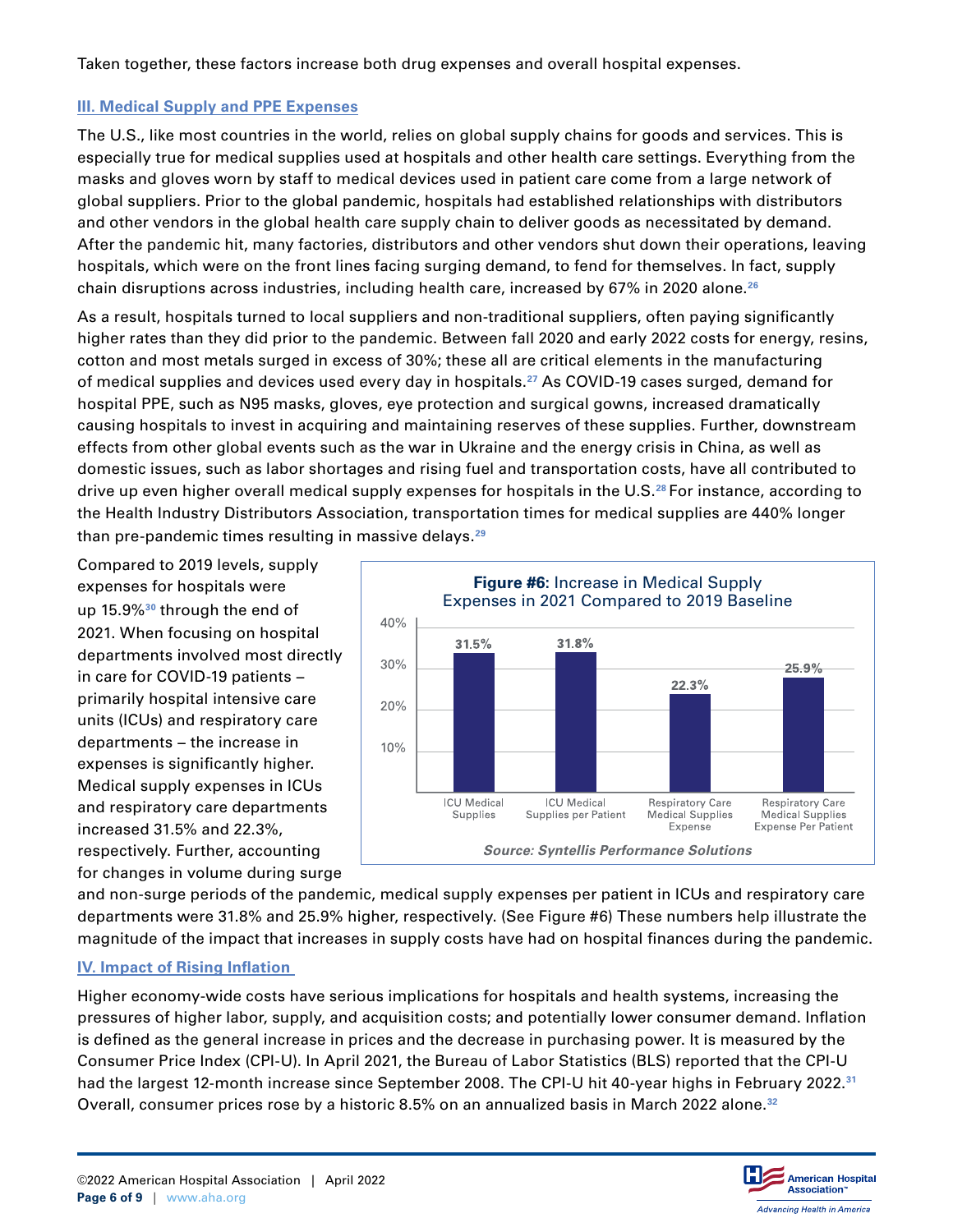<span id="page-6-0"></span>As inflation measured by consumer prices is at record highs, below are key considerations on the potential impact of higher general inflation on hospital prices:

- **• Labor Costs and Retention:** Labor costs represent a significant portion of hospital costs (typically more than 50% of hospital expenses are related to labor costs). As the cost-of-living increases, employees generally demand higher wages/total compensation packages to offset those costs. This is especially true in the health care sector, where labor demands are already high, and labor supply is low.
- **• Supply Chain Costs:** Medical supplies account for approximately 20% of hospital expenses, on average. As input/raw good costs increase due to general inflation, hospital supplies and medical device costs increase as well. Furthermore, shortages of raw materials, including those used to manufacture drugs, could stress supply chains (i.e., medical supply shortages), which may result in changes in care patterns and add further burden on staff to implement work arounds.
- **• Capital Investment Costs:** Capital investments also may be strained, especially as hospitals have already invested heavily in expanding capacity to treat patients during the pandemic (e.g., constructing spaces for testing and isolation of COVID-19 patients). One of the areas that has seen the largest increase in prices/shortages is building materials (e.g., lumber). Additionally, a historically large increase in inflation has resulted in increases in interest rates, which may hamper borrowing options and add to overall costs.
- **• Consumer Demand:** Higher inflation also may result in decreases in demand for health care services, specifically if inflation exceeds wage growth. Specifically, higher costs for necessities (food, transportation, etc.) could push down demand for health care services and, in turn, dampen hospital volumes and revenues in the long run.

Health care and hospital prices are not driving recent overall inflation increases. The BLS has cited increases in the indices for gasoline, shelter and food as the largest contributors to the seasonally adjusted all items increase. The CPI-U increased 0.8% in February on a seasonally adjusted basis, whereas the medical care index rose 0.2% in February. The index for prescription drugs rose 0.3%, but the hospital index for hospital services declined 0.1%.**<sup>33</sup>**

This is consistent with prepandemic trends. Despite persistent cost pressures, hospital prices have seen



*Source: Health insurance premiums represent premiums for a family of four, from KFF Employer Health Benefits Survey, 2018-2021, and Kaiser/HRET Survey of Employer Health Benefits (2012-2017). Hospital prices: Bureau of Labor Statistics, annual average Produce Price Index data, 2012-2021 for Hospitals (series ID 622).*

consistently modest growth in recent years. According to BLS data, hospital prices have grown an average 2.1% per year over the last decade, about half the average annual increase in health insurance premiums. (See Figure #7) More recently, hospital prices have grown much more slowly than the overall rate of inflation. In the 12 months ending in February 2022, hospital prices increased 2.1%. In fact, even when excluding the artificially low rates paid to hospitals by Medicare and Medicaid, average annual price growth has still been below 3% in recent years.**<sup>34</sup>**

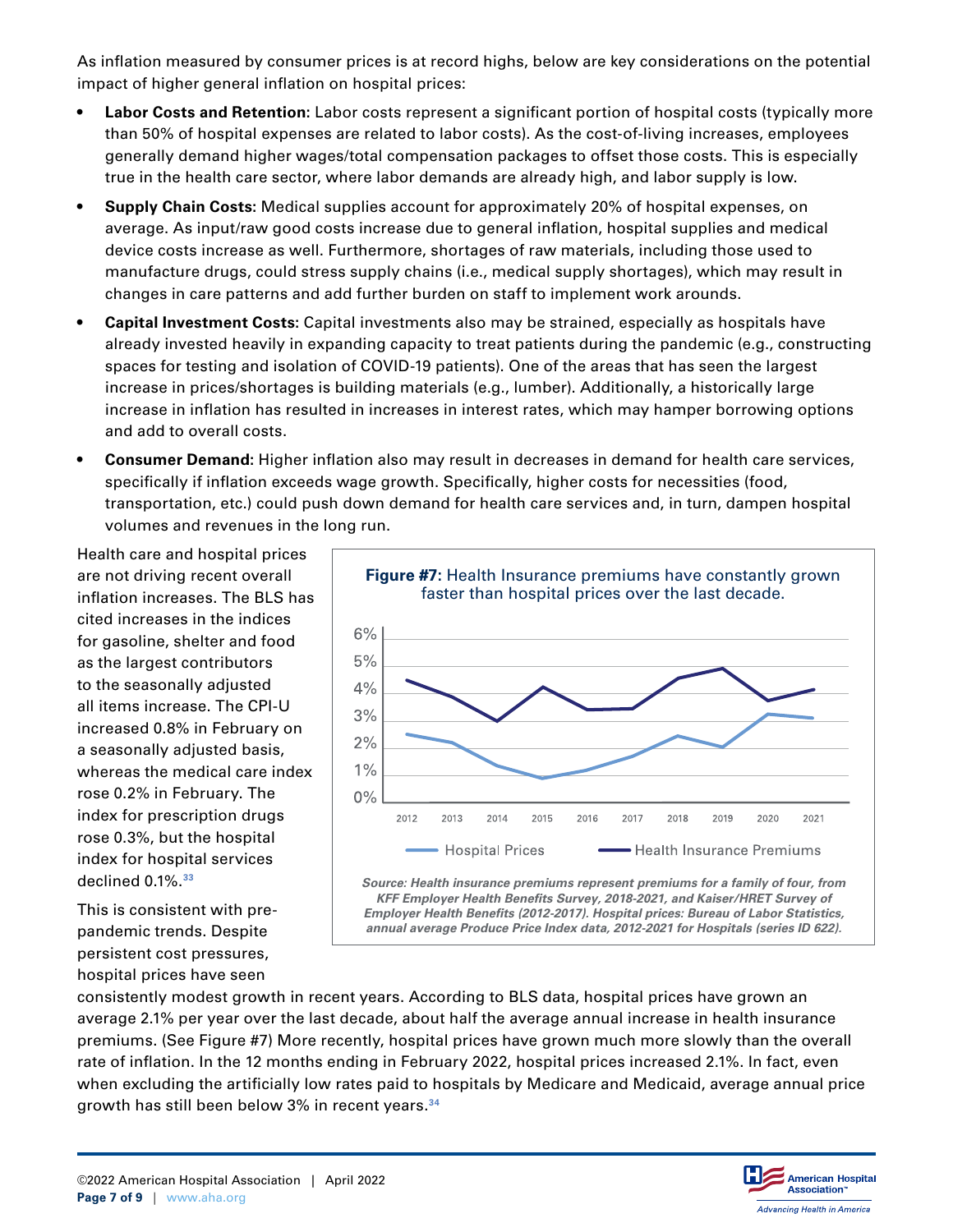### **Conclusion**

While we hope that our nation is rounding the corner in the battle against COVID-19, it is clear that the pandemic is not over. During the week of April 11, there have been an average of over 33,000 cases per day**<sup>35</sup>** and reports suggest that a new subvariant of the virus (Omicron BA.2) is now the dominant strain in the U.S.**<sup>36</sup>** As a result, the challenges hospitals and health systems are currently facing are bound to last much longer.

As COVID-19 infections and hospitalizations are decreasing in some parts of the U.S. and increasing in others, hospitals and health systems continue to care for COVID-19 and non-COVID-19 patients. With additional surges potentially on the horizon, the massive growth in expenses is unsustainable. Most of the nation's hospitals were operating on razor thin margins prior to the pandemic; and now, many of these hospitals are in an even more precarious financial situation. Regardless of potential new surges of COVID-19, hospitals and health systems continue to face workforce retention and recruitment challenges, supply chain disruptions and exorbitant expenses as outlined in this report.

Hospitals appreciate the support and resources that Congress has provided throughout the pandemic; however, additional support is needed now to keep hospitals strong so they can continue to provide care to patients and communities.